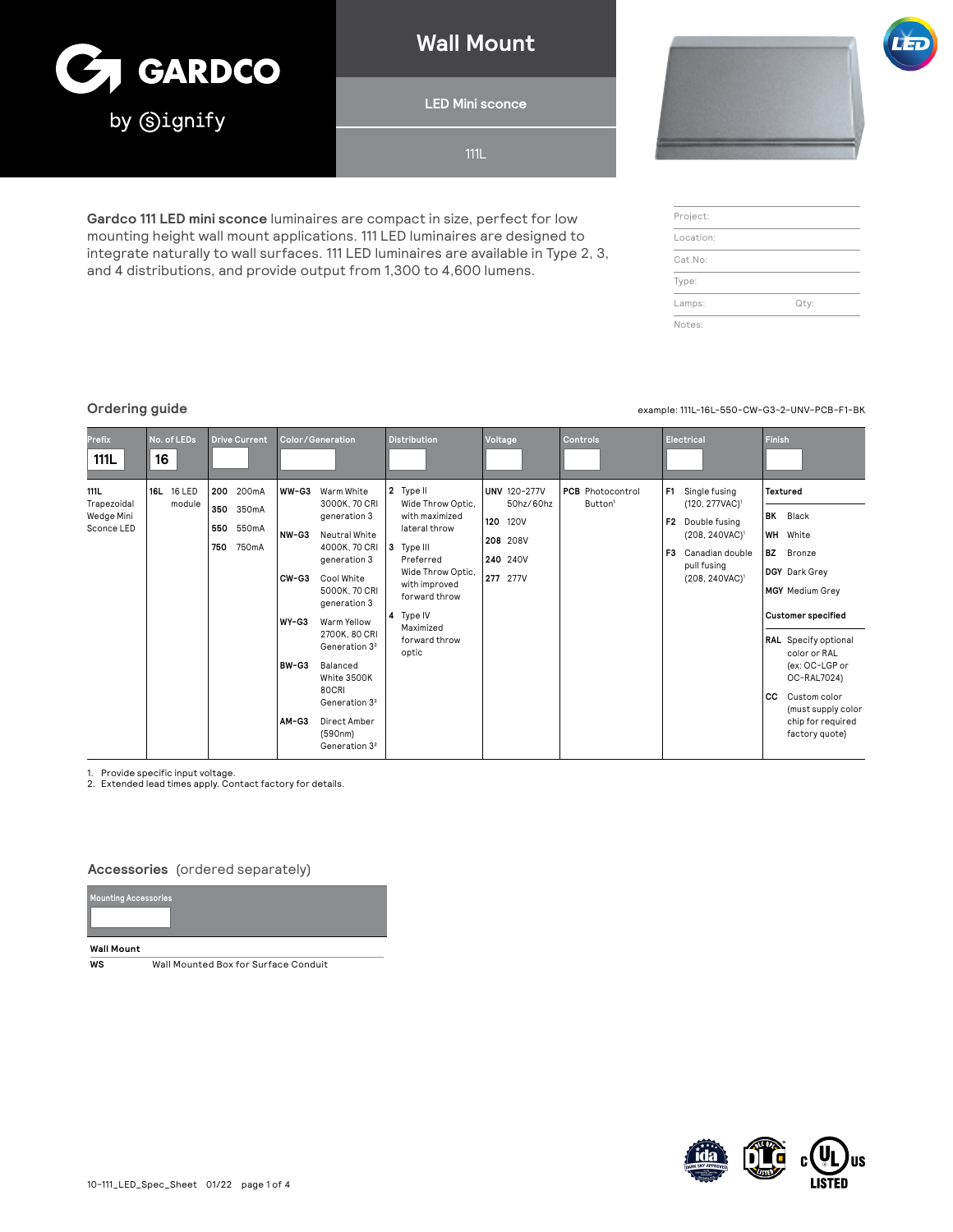## **111** LED Mini Wall Sconce

**Dimensions**



Note: Mounting plate center is located in the center of the luminaire width and 2.38" (6.03cm) above the luminaire bottom (lens down position). Splices must be made in the J-box (by others). Mounting plate must be secured by max. 1/4" (.64cm) diameter bolts (by others) structurally to the wall.

Weight: 6.6 lbs

#### **Optical Distributions**

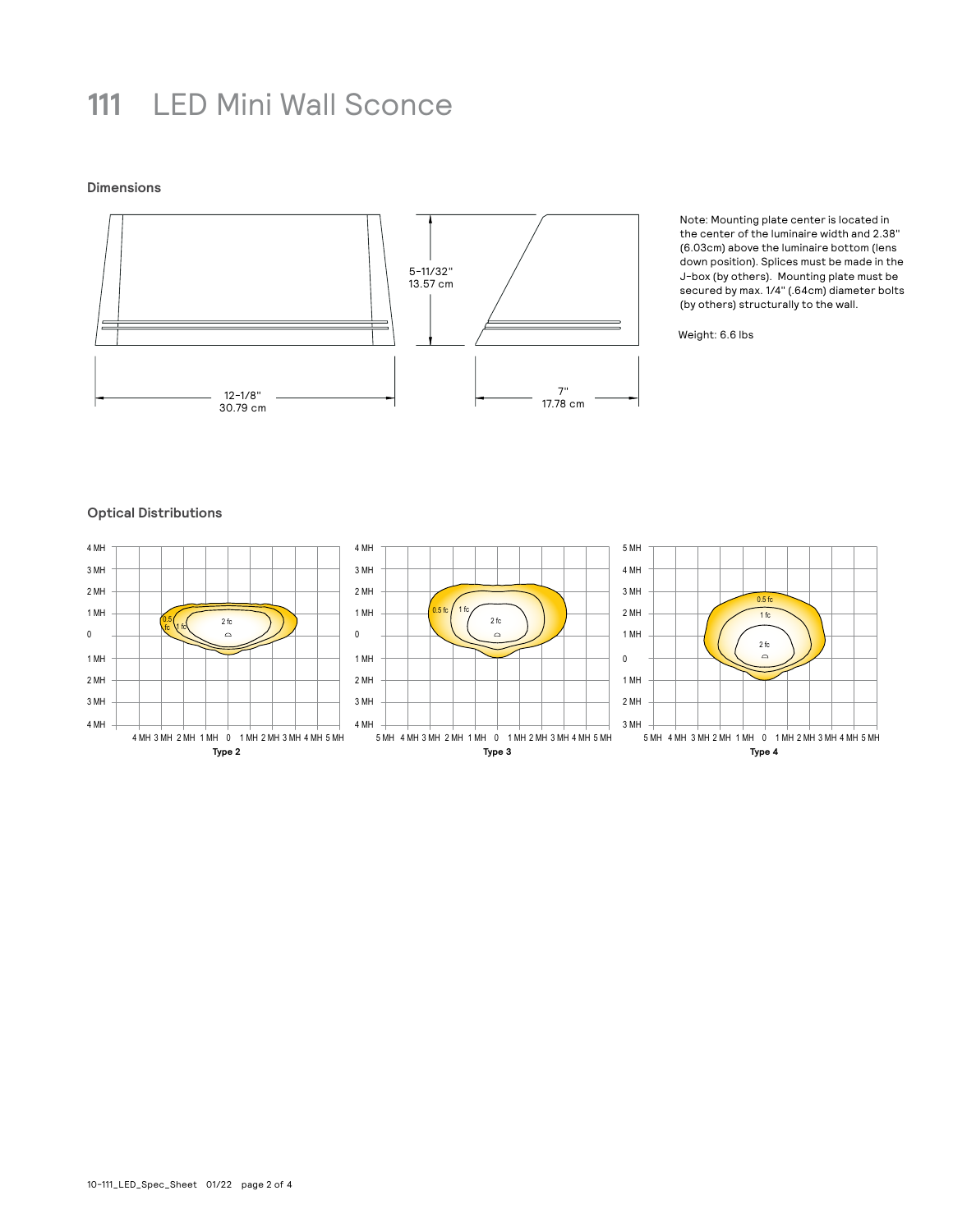## **111** LED Mini Wall Sconce

### **3000K LED Wattage and Lumen Values**

|                      |            |                                  |               | Avg                      | 2               |                           | $\mathbf{3}$         |                 |                           |                      |                 |                           |                      |
|----------------------|------------|----------------------------------|---------------|--------------------------|-----------------|---------------------------|----------------------|-----------------|---------------------------|----------------------|-----------------|---------------------------|----------------------|
| <b>CAT LOGIC</b>     | LED<br>QTY | System<br><b>Current</b><br>(mA) | Color<br>Temp | System<br>Wattage<br>(W) | Lumen<br>Output | <b>Efficacy</b><br>(Lm/W) | <b>BUG</b><br>Rating | Lumen<br>Output | <b>Efficacy</b><br>(Lm/W) | <b>BUG</b><br>Rating | Lumen<br>Output | <b>Efficacy</b><br>(Lm/W) | <b>BUG</b><br>Rating |
| 111L-16L-200-WW-G3-x | 16         | 200                              | 3000          | 12                       | 1370            | 114                       | $B1-UO-GO$           | 1343            | 112                       | B0-U0-G0             | 1315            | 110                       | B0-U0-G0             |
| 111L-16L-350-WW-G3-x | 16         | 350                              | 3000          | 18                       | 2304            | 128                       | B1-U0-G0             | 2260            | 126                       | B1-U0-G1             | 2213            | 123                       | B1-U0-G1             |
| 111L-16L-550-WW-G3-x | 16         | 550                              | 3000          | 29                       | 3503            | 121                       | B1-U0-G0             | 3435            | 118                       | $B1-UO-G1$           | 3363            | 116                       | B1-U0-G1             |
| 111L-16L-750-WW-G3-x | 16         | 750                              | 3000          | 39                       | 4598            | 117                       | B1-U0-G1             | 4509            | 114                       | $B1-UO-G1$           | 4415            | 112                       | B1-U0-G1             |

#### **4000K LED Wattage and Lumen Values**

|                      |                   |                           |               | Avg                      | 2               |                           |                      | 3               |                           |                      | $-4$            |                           |                      |
|----------------------|-------------------|---------------------------|---------------|--------------------------|-----------------|---------------------------|----------------------|-----------------|---------------------------|----------------------|-----------------|---------------------------|----------------------|
| <b>CAT LOGIC</b>     | LED<br><b>QTY</b> | System<br>Current<br>(mA) | Color<br>Temp | System<br>Wattage<br>(W) | Lumen<br>Output | <b>Efficacy</b><br>(Lm/W) | <b>BUG</b><br>Rating | Lumen<br>Output | <b>Efficacy</b><br>(Lm/W) | <b>BUG</b><br>Rating | Lumen<br>Output | <b>Efficacy</b><br>(Lm/W) | <b>BUG</b><br>Rating |
| 111L-16L-200-NW-G3-x | 16                | 200                       | 4000          | 12                       | 1439            | 120                       | $B1-UO-GO$           | 1411            | 118                       | B0-U0-G0             | 1381            | 115                       | B0-U0-G0             |
| 111L-16L-350-NW-G3-x | 16                | 350                       | 4000          | 18                       | 2420            | 134                       | $B1-UO-GO$           | 2373            | 132                       | $B1-UO-G1$           | 2323            | 129                       | B1-U0-G1             |
| 111L-16L-550-NW-G3-x | 16                | 550                       | 4000          | 29                       | 3678            | 127                       | $B1-UO-GO$           | 3606            | 124                       | $B1-UO-G1$           | 3531            | 122                       | B1-U0-G1             |
| 111L-16L-750-NW-G3-x | 16                | 750                       | 4000          | 39                       | 4828            | 123                       | B1-U0-G1             | 4734            | 120                       | $B1-UO-G1$           | 4636            | 118                       | B1-U0-G1             |

### **5000K LED Wattage and Lumen Values**

|                                |                           |               | Avg                      | $\overline{2}$  |                           |                      | 3               |                           |                      | $\overline{4}$  |                           |                      |          |
|--------------------------------|---------------------------|---------------|--------------------------|-----------------|---------------------------|----------------------|-----------------|---------------------------|----------------------|-----------------|---------------------------|----------------------|----------|
| LED<br><b>CAT LOGIC</b><br>QTY | System<br>Current<br>(mA) | Color<br>Temp | System<br>Wattage<br>(W) | Lumen<br>Output | <b>Efficacy</b><br>(Lm/W) | <b>BUG</b><br>Rating | Lumen<br>Output | <b>Efficacy</b><br>(Lm/W) | <b>BUG</b><br>Rating | Lumen<br>Output | <b>Efficacv</b><br>(Lm/W) | <b>BUG</b><br>Rating |          |
| 111L-16L-200-CW-G3-x           | 16                        | 200           | 5000                     | 12              | 1439                      | 120                  | B1-U0-G0        | 1411                      | 118                  | $B0-U0-G0$      | 1381                      | 115                  | B0-U0-G0 |
| 111L-16L-350-CW-G3-x           | 16                        | 350           | 5000                     | 18              | 2420                      | 134                  | B1-U0-G0        | 2373                      | 132                  | $B1-UO-G1$      | 2323                      | 129                  | B1-U0-G1 |
| 111L-16L-550-CW-G3-x           | 16                        | 550           | 5000                     | 29              | 3678                      | 127                  | B1-U0-G0        | 3606                      | 124                  | B1-U0-G1        | 3531                      | 122                  | B1-U0-G1 |
| 111L-16L-750-CW-G3-x           | 16                        | 750           | 5000                     | 39              | 4828                      | 123                  | $B1-UO-G1$      | 4734                      | 120                  | B1-U0-G1        | 4636                      | 118                  | B1-U0-G1 |

Values from photometric tests performed in accordance with IESNA LM-79 and are representative of the configurations shown.

Actual performance may vary due to installation and environmental variables, LED and driver tolerances, and field measurement

considerations. It is highly recommended to confirm performance with a photometric layout.

NOTE: Some data may be scaled based on tests of similar (but not identical) luminaires. Contact factory for configurations not shown.